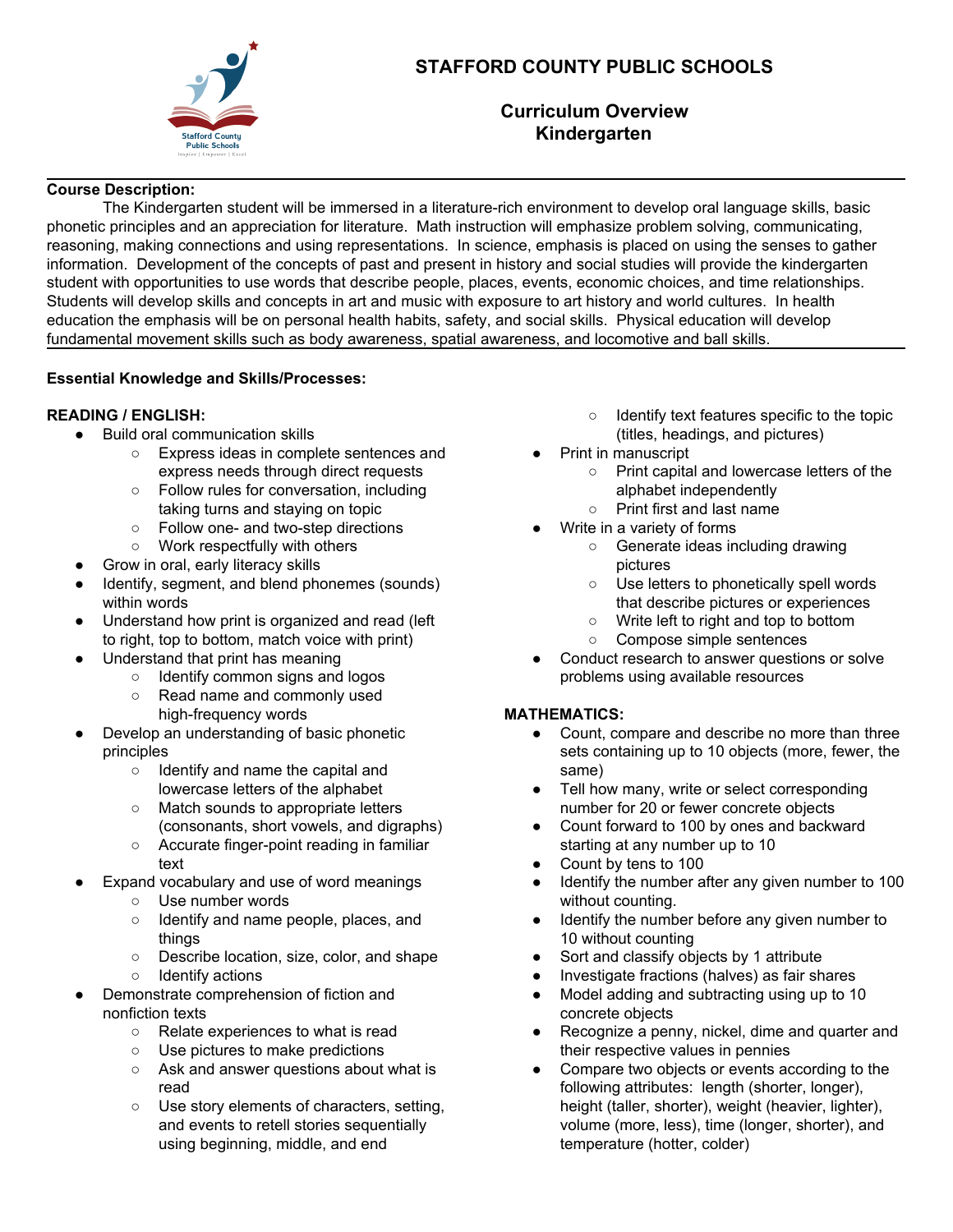- Investigate time by reading and interpreting a calendar
- Identify, describe,extend, create and transfer repeating patterns
- Identify, describe, and compare plane geometric figures (circle, square, triangle, and rectangle)
- Describe location of one object relative to another (e.g., above, below, next to)
- Sort and classify objects by 1 attribute
- Gather, organize, and represent data in object/picture graphs, and tables, and answer related questions

#### **SCIENCE:**

- Conduct investigations in which basic properties of objects are identified by direct observation and sequences of events are predicted
- Investigate the human senses of taste, touch, smell, hearing, and sight using the appropriate descriptive terms and observing the associated sense organs
- Investigate magnets and the concepts of attraction, repulsion, metal, and nonmetal
- Describe physical objects in terms of color, shape, texture, size, weight, and speed
- Observe and describe properties of water such as states, flow, and concepts of floating and sinking
- Investigate basic needs and life processes of plants and animals including the concepts of change, life cycles, and need for air, water, and food
- Observe the relationships of light and shadow
- Investigate and note patterns as seen in weather changes and growth in plants and animals, and that changes may be fast or slow
- Investigate the concepts of reuse, recycling and conservation of water and energy

## **SOCIAL STUDIES:**

- Understand that history relates to events and people of other times by identifying people and events in Stafford's history
- Study the people and events associated with major holidays: Thanksgiving, President's Day, Independence Day
- Become familiar with maps and globes as representations of earth
- Use simple maps to tell directions and locate places.
- Identify community and map symbols
- Match job descriptions with the names of jobs
- Identify basic economic terms and concepts, including money, goods, wants, savings, and making choices
- Recognize the need for good citizenship and ways they can be good citizens
- Identify traditionally patriotic symbols and learn traditionally patriotic activities

### **Physical Education/ Health Objectives:**

Participating in a variety of movement experiences to develop fundamental movement patterns is the primary focus of the kindergarten physical education curriculum. While children at this level vary in maturity across all movement skills, they should demonstrate continuous improvement in movement under very simple conditions. While developing fundamental skill patterns, students begin to learn key movement concepts that help them perform in a variety of educational games, dances, and gymnastics. They learn how their bodies react to vigorous physical activity. Students learn to use safe practices, cooperate with and respect others, and follow classroom rules. Experiences in physical education help them develop a positive attitude for leading a healthy, active lifestyle.

- Demonstrate progress toward the mature form of selected locomotor, non- locomotor, and manipulative skills to understand the various ways the body can move.
- **●** Identify basic structures of the body and basic spatial awareness concepts.
- Identify basic fitness concepts.
- Use appropriate behaviors and safe practices in physical activity settings.
- Identify basic concepts of energy balance.

Kindergarten students recognize basic facts and concepts about their bodies and begin to acquire skills and practices that keep them safe and healthy. Students learn to seek help and advice from parents/guardians and other trusted adults and begin to learn how to seek reliable health information. They understand how to make good decisions about simple health issues, respect others, follow school safety rules, and be responsible.

- Identify and describe key health and safety concepts.
- Recognize the need for regular physical activity.
- Describe the five senses (sight, hearing, smell, taste, touch) and major body parts (e.g., head, trunk, arms, legs, hands, and feet).
- Identify that hand washing reduces the chance of becoming sick.
- Describe alternatives to television watching.
- Describe healthy meal choices that include all food groups.
- Discuss how to express and handle emotions appropriately.
- Describe a variety of healthy snacks foods
- Describe common safety rules and practices for individuals, families, and communities.
- Describe common safety rules and practices for individuals, families, and communities.